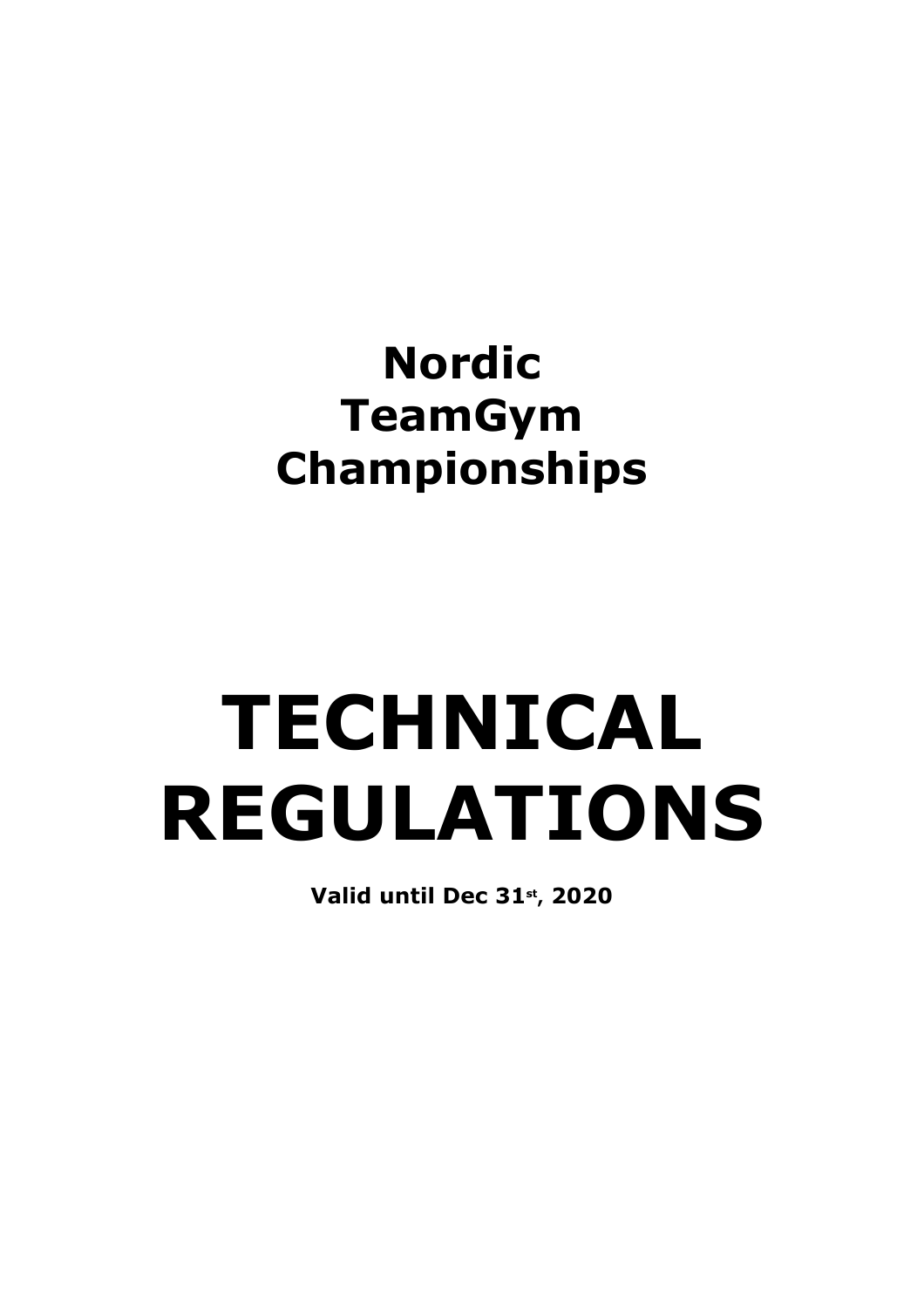# **ABBREVIATIONS**

| <b>NF</b>        | National Federation                    |
|------------------|----------------------------------------|
| <b>NGM</b>       | Nordic Gymnastic meeting               |
| NTC-TG           | Nordic Technical Committee TeamGym     |
| <b>NTGC</b>      | Nordic TeamGym Championship            |
| OC.              | Organising committee                   |
| <b>TC-TG/UEG</b> | Technical Committee TeamGym of the UEG |
| TG               | TeamGym                                |
| <b>UEG</b>       | European Union of Gymnastics           |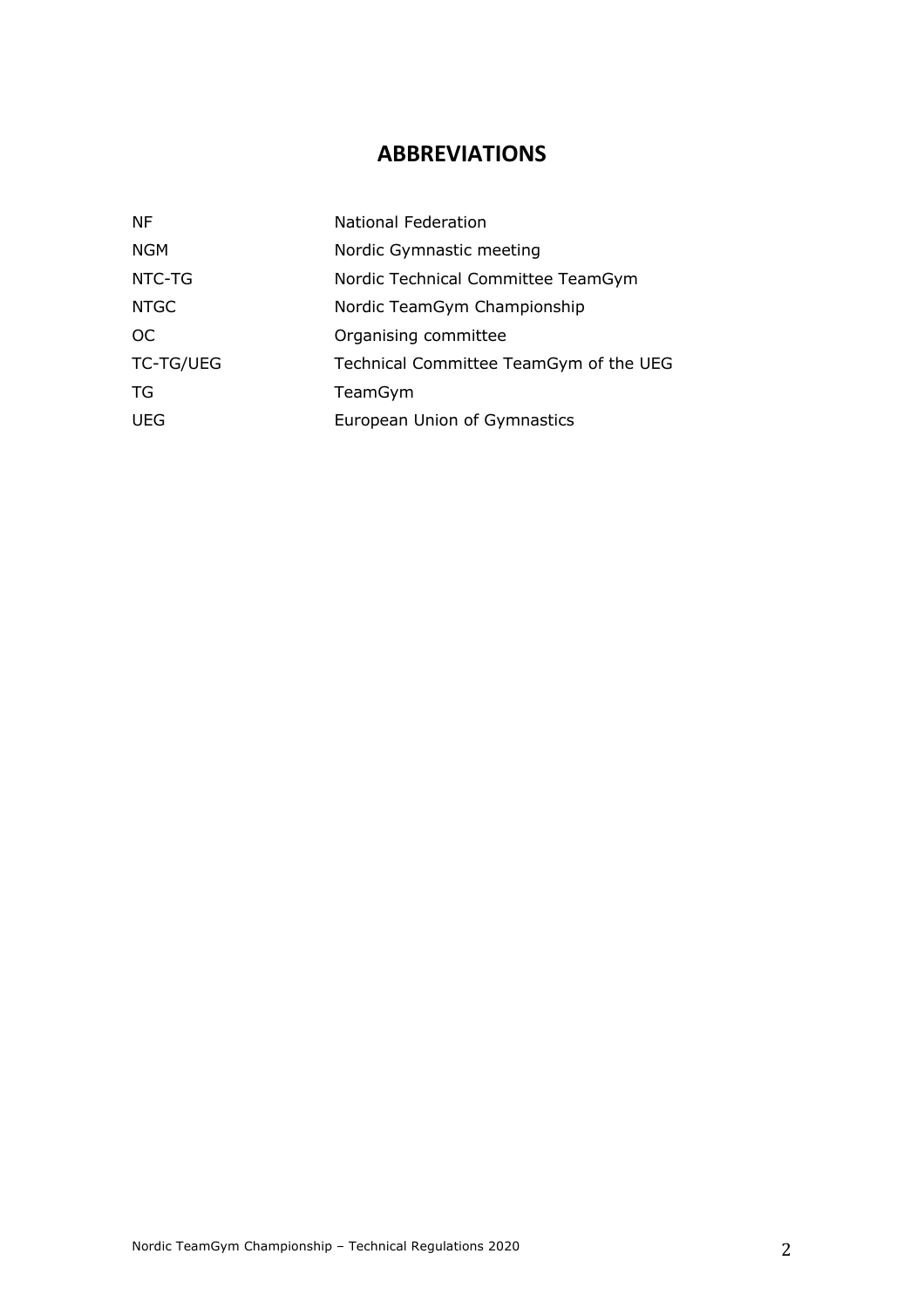# **Table of Contents**

| п              |            |  |  |
|----------------|------------|--|--|
| 1              |            |  |  |
| 2              |            |  |  |
| 3              |            |  |  |
| $\overline{4}$ |            |  |  |
|                | 4.1        |  |  |
|                | 4.2        |  |  |
|                | 4.3        |  |  |
|                | 4.4        |  |  |
| 5              |            |  |  |
|                | 5.1        |  |  |
|                | 5.2        |  |  |
|                | 5.3        |  |  |
|                | 5.4        |  |  |
|                | 5.5        |  |  |
| $\mathbf{H}$   |            |  |  |
| 6              |            |  |  |
| 7              |            |  |  |
| 8              |            |  |  |
|                | 8.1        |  |  |
|                | 8.2        |  |  |
|                | 8.3        |  |  |
| 9              |            |  |  |
|                | 9.1        |  |  |
|                | 9.2        |  |  |
|                | 9.3        |  |  |
|                | 9.4        |  |  |
|                | 9.5        |  |  |
|                | 9.6        |  |  |
|                | 9.7        |  |  |
|                |            |  |  |
| Ш              |            |  |  |
| 10             |            |  |  |
|                | 10.1       |  |  |
|                | 10.2       |  |  |
|                | 11         |  |  |
|                | 11.1       |  |  |
|                | 11.2<br>12 |  |  |
|                | 12.1       |  |  |
|                | 12.2       |  |  |
|                | 12.3       |  |  |
|                | 12.4       |  |  |
|                | 12.5       |  |  |
|                | 12.6       |  |  |
|                | 12.7       |  |  |
| 13             |            |  |  |
| 14             |            |  |  |
|                | 14.1       |  |  |
|                |            |  |  |
| $\bf{IV}$      |            |  |  |
|                | 15         |  |  |
|                | 15.1       |  |  |
|                | 15.2       |  |  |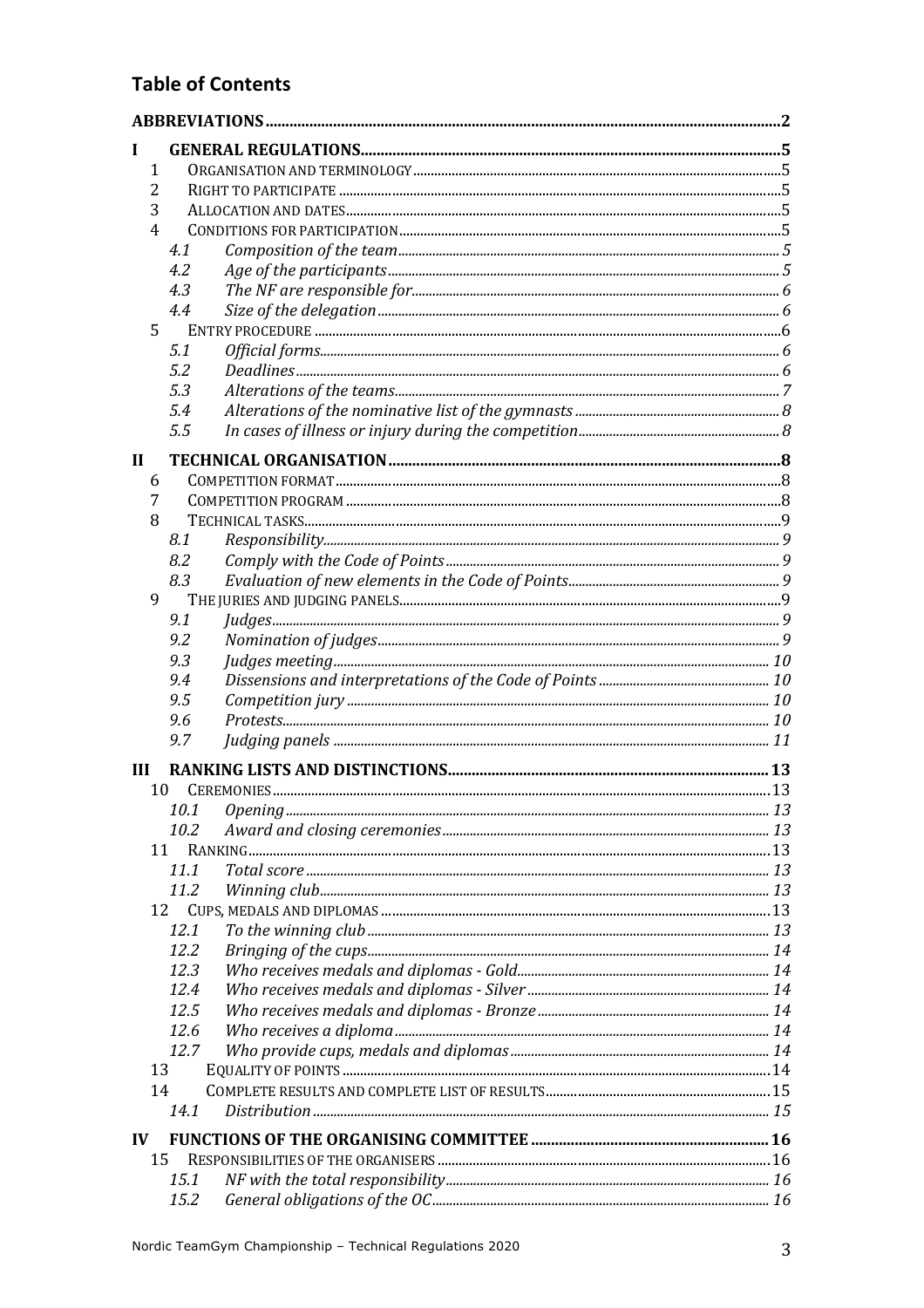| $\mathbf{V}$ |      |                                                                                                                                 |  |
|--------------|------|---------------------------------------------------------------------------------------------------------------------------------|--|
|              | 16   |                                                                                                                                 |  |
|              | 16.1 | $\label{prop:1} \emph{Participating clubs, countries and OC} \emph{} \emph{} \emph{} \emph{} \emph{} \emph{} \emph{} \emph{16}$ |  |
|              | 16.2 |                                                                                                                                 |  |
| VI           |      |                                                                                                                                 |  |
|              | 17.1 |                                                                                                                                 |  |
|              | 17.2 |                                                                                                                                 |  |
|              | 17.3 |                                                                                                                                 |  |
|              | 17.4 |                                                                                                                                 |  |
|              | 17.5 |                                                                                                                                 |  |
|              | 17.6 |                                                                                                                                 |  |
| <b>VII</b>   |      |                                                                                                                                 |  |
|              | 18.1 |                                                                                                                                 |  |
|              | 18.2 |                                                                                                                                 |  |
|              | 18.3 |                                                                                                                                 |  |
|              | 18.4 |                                                                                                                                 |  |
|              | 18.5 |                                                                                                                                 |  |
|              | 18.6 |                                                                                                                                 |  |
|              |      |                                                                                                                                 |  |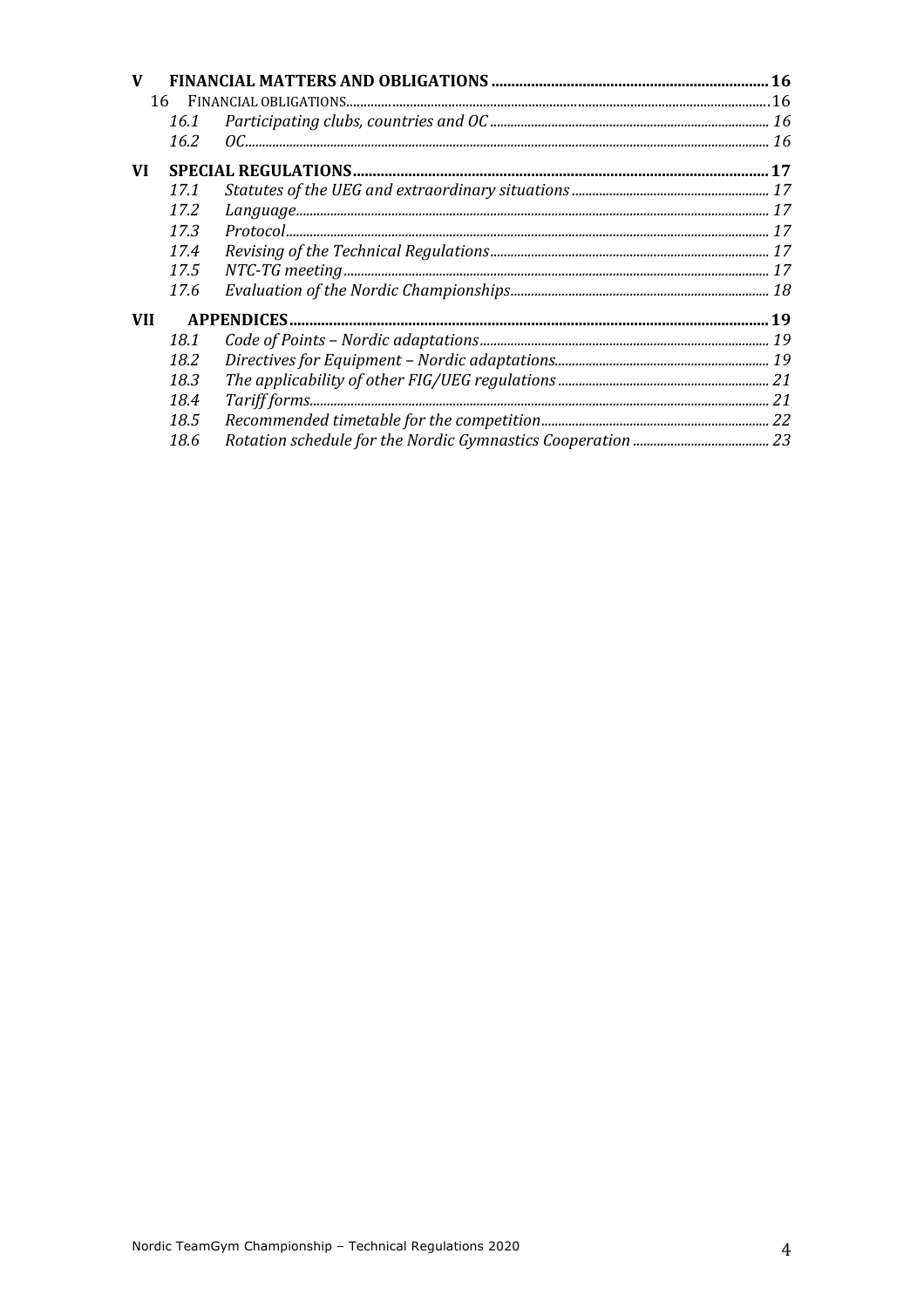# **I GENERAL REGULATIONS**

#### **1 Organisation and terminology**

The Nordic TeamGym Championship (NTGC) is a club competition, which takes place every year.

The NTGC for seniors takes place every uneven year, and NTGC for juniors take place every even year.

The organising country is selected according to the rotation schedule as defined by the NGM.

#### **2 Right to participate**

All Nordic federations, which are affiliated to the UEG and FIG have the right to participate.

Non-Nordic teams are not allowed to participate in the NTGC. Also, it is not allowed to arrange an open competition together with the NTGC.

#### **3 Allocation and dates**

The national federations will receive an official Application Form from the organising country.

The championship for seniors takes place the second Saturday in November and the championship for juniors takes place the third Saturday in April.

If the third Saturday is Easter, the championship will take place on the second Saturday.

#### **4 Conditions for participation**

#### **4.1 Composition of the team**

8-14 gymnasts including any reserves, from the same club (an exception can be made and the gymnasts can come from a max. of two clubs, but the team must have competed together in the competition year).

A gymnast can only represent one club, but is allowed to participate in both mixed and men/women.

#### **4.2 Age of the participants**

For the senior TeamGym: Minimum 16 years For the junior TeamGym: 13 - 17 years

The gymnasts have the right to participate if they reach the determined min/max age during the year of the competition.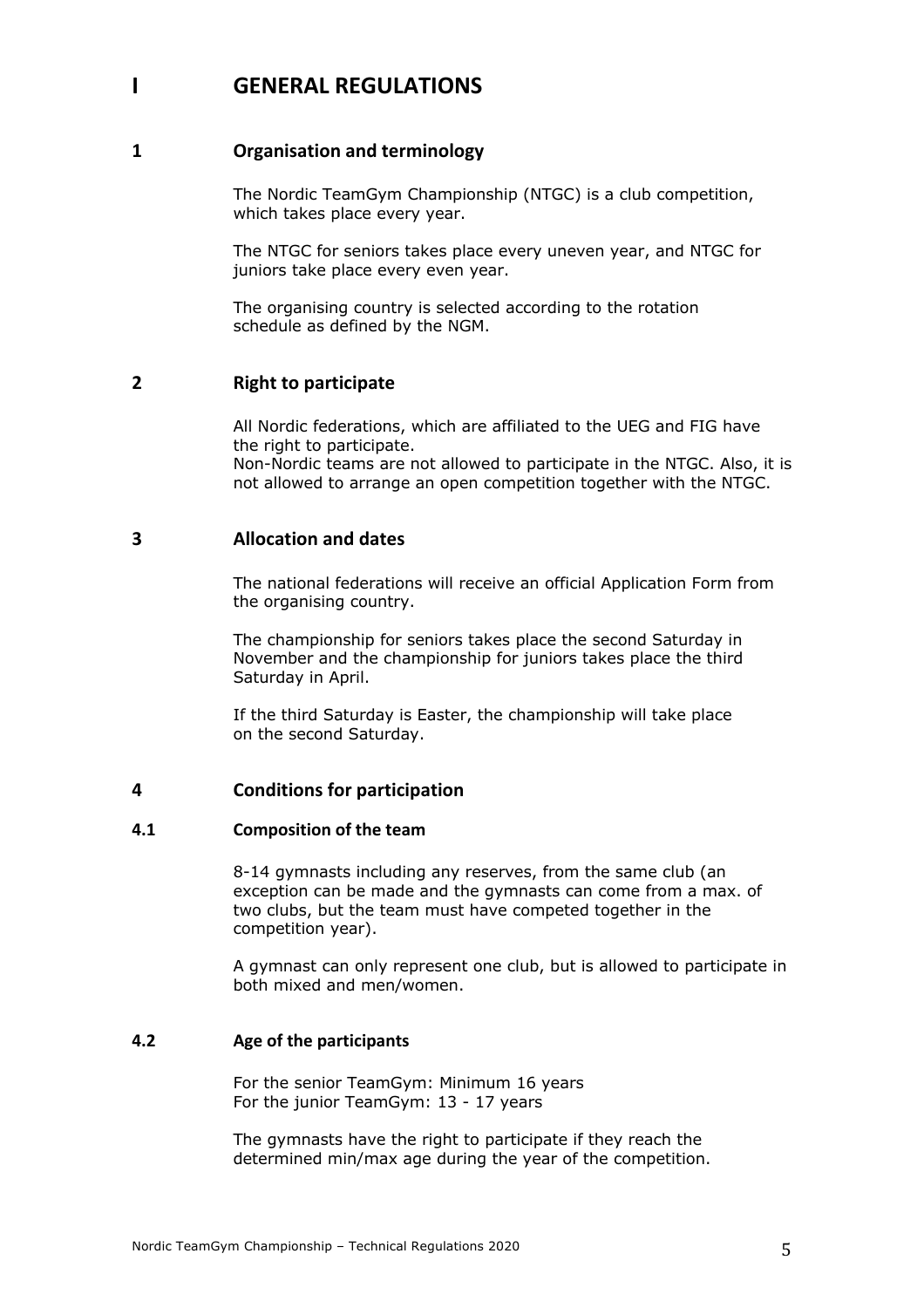#### **4.3 The NF are responsible for**

The correct age of their gymnasts. The club membership of their gymnasts. Valid insurance of their gymnasts. That their teams follow the UEG rules for advertising.

The correct age and valid insurance will be checked at the accreditation (bring passport or another kind of identification card with photo).

#### **4.4 Size of the delegation**

Maximum 2 teams per section (men, women and mixed) Maximum 3 coaches per team Maximum 14 gymnasts including reserves per team Maximum 1 Team Leader per team Maximum 4 judges Maximum 2 physiotherapists/doctors or similar function 1 Head of the delegation 1 Deputy Head of the delegation 1 Media/press (representing the federation) Maximum 2 national coaches 1 NTC-TG member

All competing gymnasts have to participate in the floor programme. 8-12 gymnasts are allowed in the competing team/floor programme.

If only 3 or less countries have teams participating in a section, then the countries are allowed to bring 3 teams each in that section. If this rule comes into play, then the OC must tell the NFs, after the provisional registration.

Any extra gymnasts/coaches must not be added to the delegation. However, they can be offered a food and accommodation package. All extra bookings will be handled separate from the delegation bookings. Accreditation cards or tickets to the official banquet must not be offered.

#### **5 Entry procedure**

#### **5.1 Official forms**

For registration of entry, official forms, which are distributed to all affiliated NF by the organizing federation at the required time, are to be used.

#### **5.2 Deadlines**

The deadlines for arrival of registration at the OC are determined by the dates of the competition, as follows.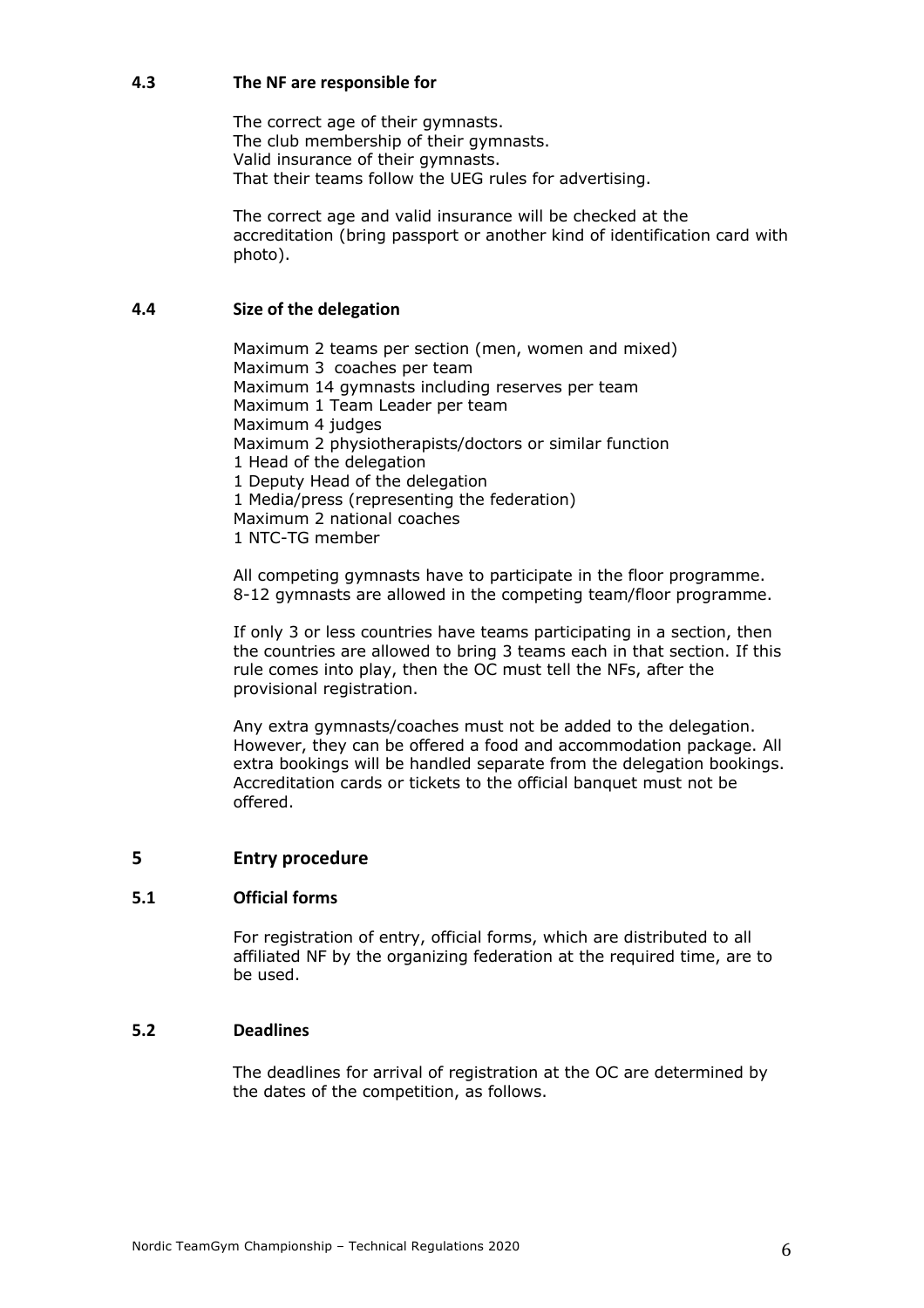#### **5.2.1 Provisional registration**

Provisional registration files must be sent out from OC no later than 6 months and one week before competition

Provisional registration must be sent from NF no later than 6 months before the date of the NTGC.

The OC must include a list of the apparatus that will be used at the competition, when sending out information about the provisional registration.

#### **5.2.2 Definitive registration**

Definitive registration files must be sent out from OC no later than 3 months before competition.

Definitive registration of delegation members must be sent in by NF no later than 2 months before the date of the NTGC.

The definitive registration from each federation must include a ranking of the two qualified teams in each section. The presumably best team in each section should be ranked as no 1.

#### **5.2.3 Nominative list of gymnasts, judges and officials**

Nominative registration files must be sent out from OC no later than 6 weeks before competition

3 weeks before the date of the NTGC NF must send in: The list must include:

- Surname and forename
- Date of birth (year) of the gymnasts.

#### **5.2.4 Work Plan**

The Work Plan must be sent out no later than 4 weeks prior to the championships.

#### **5.3 Alterations of the teams**

Alterations of the teams are possible only in exceptional cases and must be authorised by NTC-TG. Alterations will not be accepted later than at the accreditation.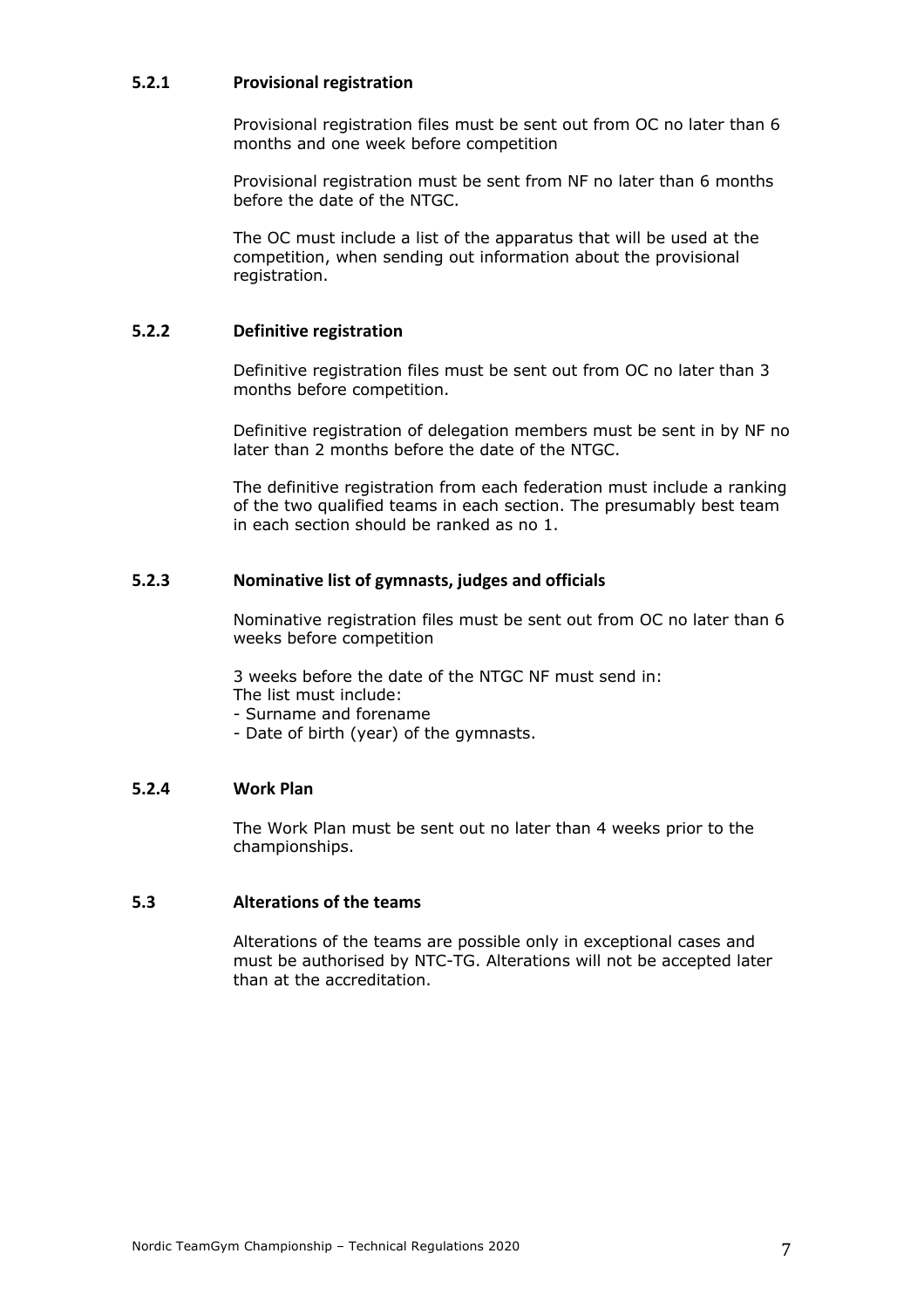#### **5.4 Alterations of the nominative list of the gymnasts**

Before accreditation teams are allowed to change/replace nominated gymnasts without any further action, except changes must be handed in to the OC at the accreditation.

After accreditation, and before the start of the competition, changes to the nominative list are only allowed between the registered competing gymnasts and the registered reserve gymnasts. All alterations must be handed in to the OC.

#### **5.5 In cases of illness or injury during the competition**

In cases of illness or injury during the competition, confirmed by the official doctor of the championships, it is allowed to replace the affected gymnast with a nominated reserve.

# **II TECHNICAL ORGANISATION**

#### **6 Competition format**

The TeamGym Championships consists of the following sections:

- Women's teams.
- Men's teams.
- Mixed teams, i.e. 50% males/50% females.

#### **7 Competition program**

The following disciplines are compulsory for every participating team:

- Floor program
- Tumble
- Trampet

This is also the preferred running order for each team but not a requirement.

All competing gymnasts of the team must participate in the floor program. In case of illness or injury, see 5.5. Replacing an injured or ill gymnast is optional.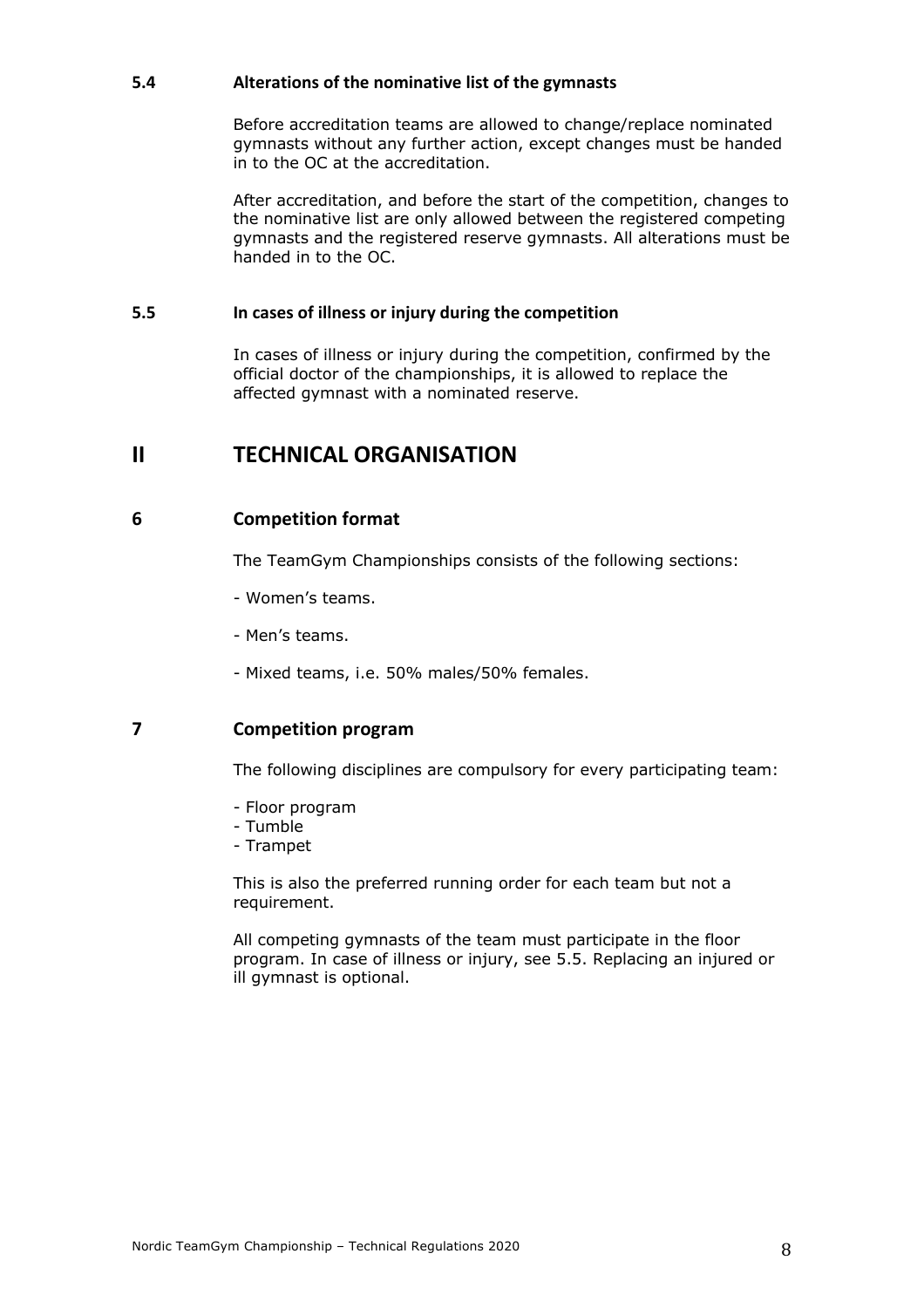#### **8 Technical tasks**

#### **8.1 Responsibility**

The organising federation is responsible for the technical organisation and running of the competition, with the support of the NTC-TG. Competition order should always be decided with a draw.

The draw is the responsibility of the OC, and the final running order must be announced in the Work Plan. The result of the draw must be approved by the member of the NTC-TG from the organizing country.

All sections with 8 teams or more should be divided in two groups and the ranking from the definitive registration comes to effect. The presumably best team in each section in the last group. If the federation participates with only one team in a section, then the team will be placed in the last group.

#### **8.2 Comply with the Code of Points**

Organisation, accomplishment and direction of the competition must comply with the Code of Points (UEG).

#### **8.3 Evaluation of new elements in the Code of Points**

The UEG Code of Points will in general be updated every second year. However, the TC-TG/UEG encourages all member Federations to submit new elements that do not yet appear in the Code of Points. The UEG will respond in confidence by sending a formal letter to the Federation telling the new code number, a provisional value and a symbol. The respective Nordic Federation may then decide if the element will be performed at the Nordic Championships, before an official UEG TeamGym competition. In this case, the Federation must bring a copy of the UEG evaluation letter to the official judges meeting at the Nordic Championships. Performing a new element at the Nordic Championships also gives teams from other countries the opportunity to use the same element in their floor program.

#### **9 The juries and judging panels**

#### **9.1 Judges**

All judges must be holders of the UEG TeamGym brevet for the corresponding cycle or be judges for national competitions in their own country. Judges with head judge positions (E1 and CD1) should be holders of the UEG TeamGym brevet.

If a country does not have enough brevet judges to fill the head judge positions, they should inform the NTC-TG as soon as possible.

#### **9.2 Nomination of judges**

Each participating federation is obliged to nominate 4 judges.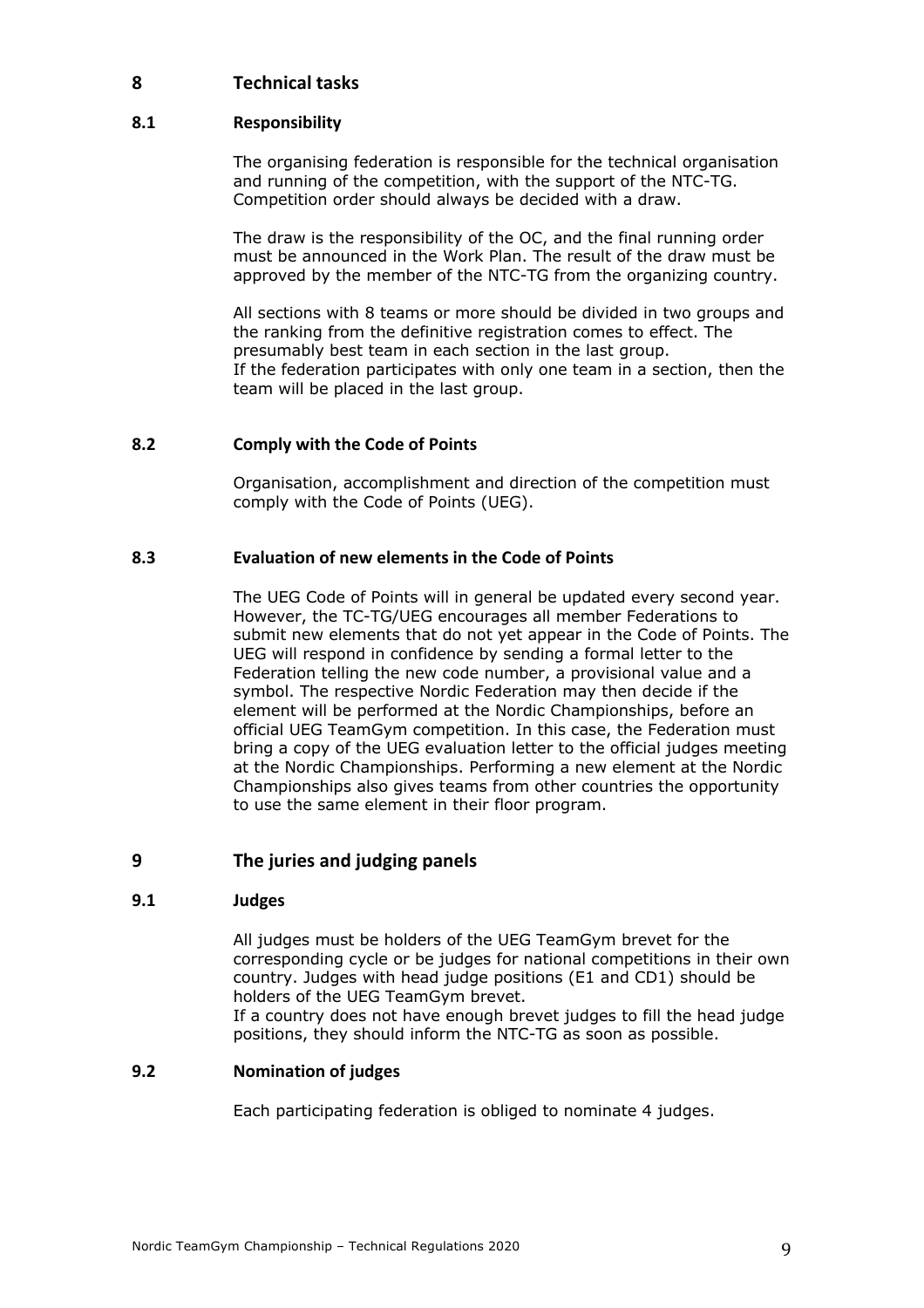#### **9.3 Judges meeting**

All judges must participate at the judges meeting prior to the competition. Tariff forms will be distributed to the judges on the evening prior to the competition day.

#### **9.4 Dissensions and interpretations of the Code of Points**

If there is any dissension between the judges at the judges' meeting when it comes to the interpretation of the Code of Points, the case will be settled by simple majority vote by the NTC-TG. All judges are obliged to follow these decisions.

It's still the head judge in the respective disciplines who's responsible for making interpretation and decisions regarding other issues in the Code of Points during the competition.

#### **9.5 Competition jury**

The competition jury consists of:

- NTC-TG (one representative from each of the Nordic countries)
- The competition director
- The head judge (E1) in the respective discipline

The NTC-TG will take the necessary decisions.

An NTC-TG member not able to attend the jury can appoint a new person from the same country to be part of the jury. This should be notified before the competition and must be approved by the NTC-TG.

#### **9.6 Protests**

Following the rules of the UEG, except it is not possible to protest over the D-score.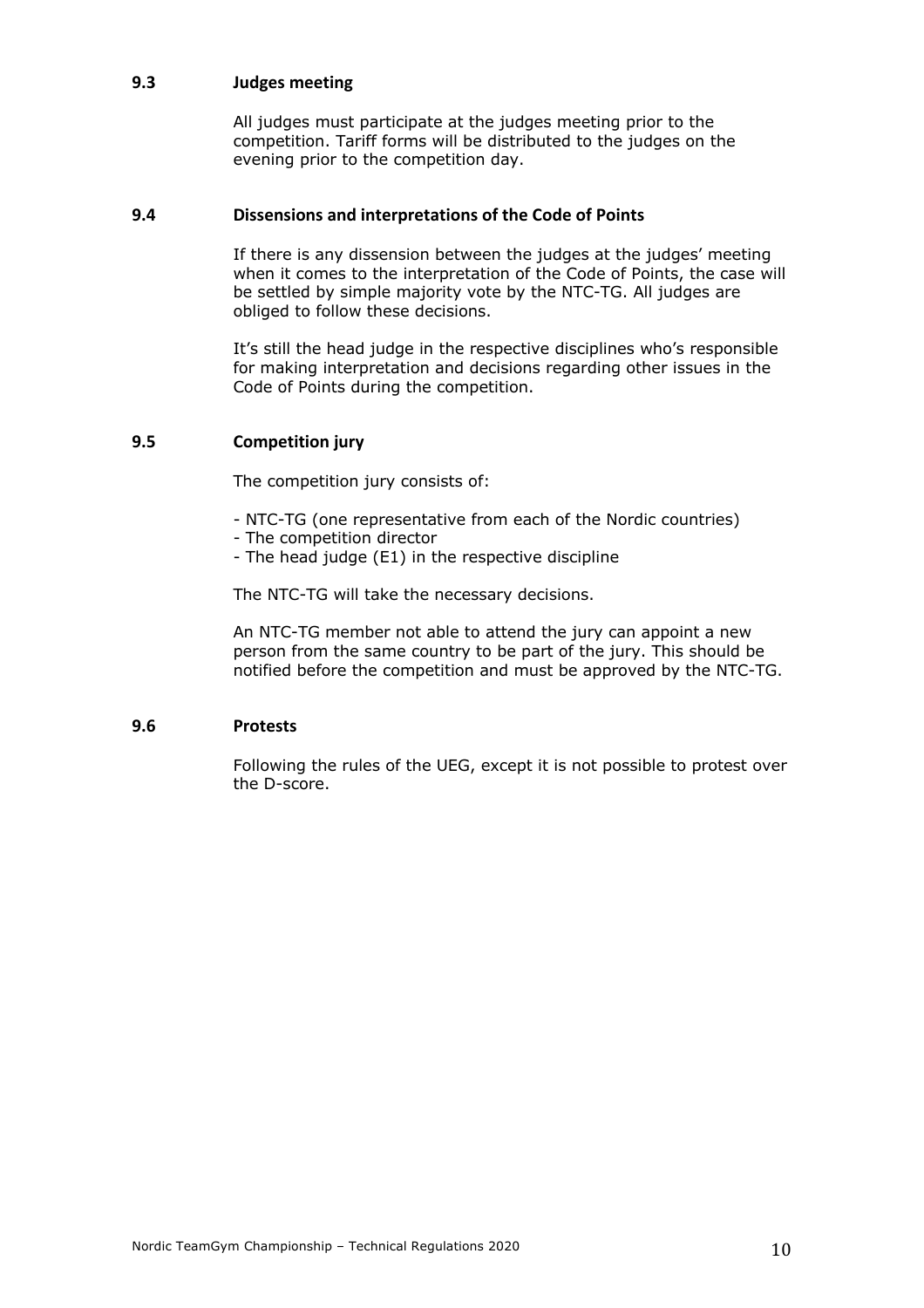#### **9.7 Judging panels**

There are 3 judging panels; one for each discipline in each section. The judging panel consists of panels CD- and E-panels.

The judging panels

Floor Program:

DC-panel: Head Judge (CD1) + three judges (CD2, CD3, CD4) E-panel: Head Judge  $(E1)$  + three judges  $(E2, E3, E4)$ 

Tumble and Trampet:

CD-panel: Head Judge (CD1) + one judge (CD2) E-panel: Head Judge  $(E1)$  + three judges  $(E2, E3, E4)$ 

Drawing of lots of the judges is the responsibility of the OC, and the final judging panels must be announced in the Work Plan. The result of the drawing of lots must be approved by the member of the NTC-TG from the organising country.

Each nation shall be represented in all sections and disciplines. Each nation can only have one judge in each panel (CD/E) in each discipline.

Each nation can only have maximum 1 E1-Judge in each section, and a total of 2 E1-Judges in the whole competition (women, men and mixed).

In Floor Program, each nation can only have a maximum of 2 judges in the whole judging panel (CD+E).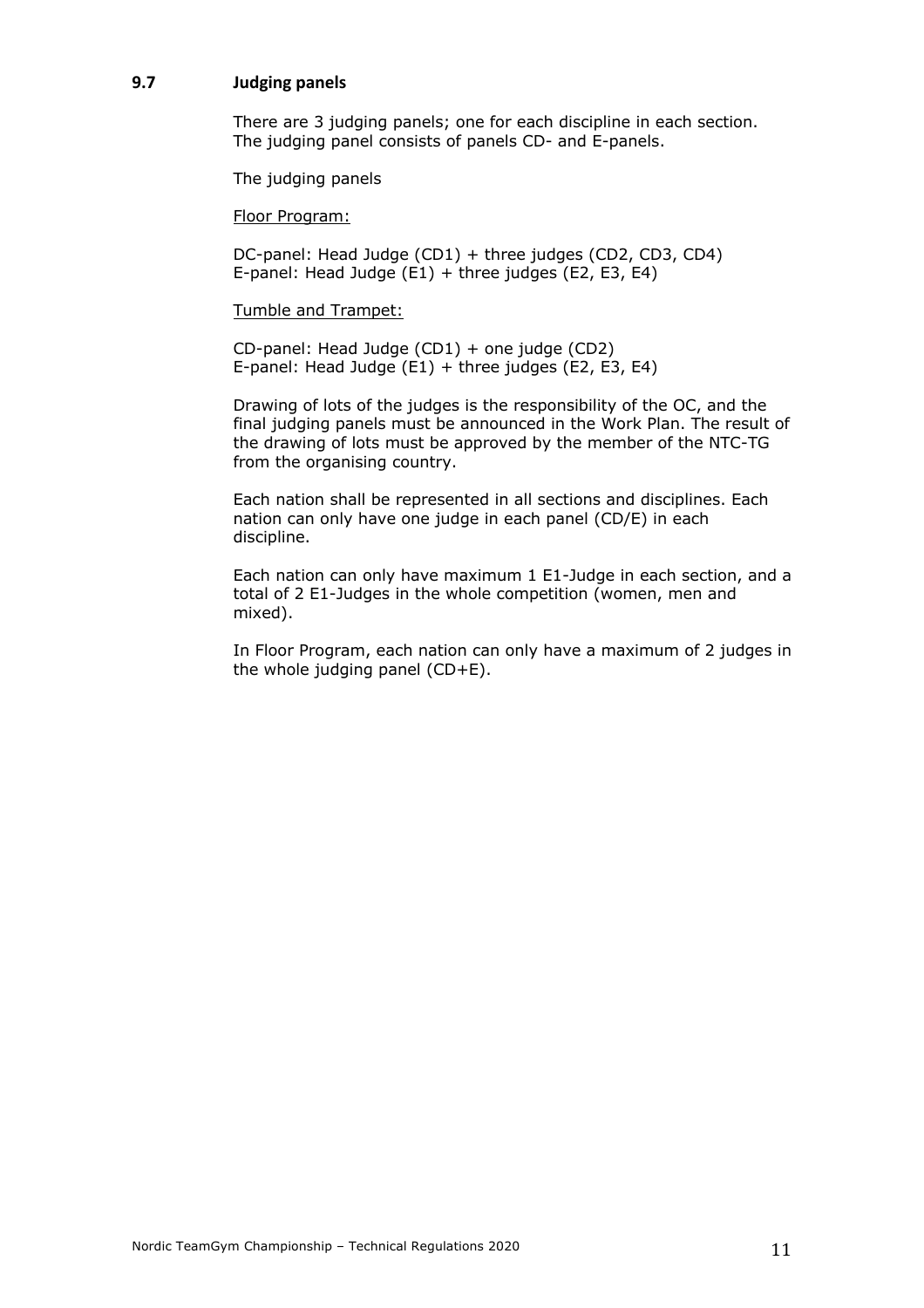The draw for judging positions is made by country, which will then be placed into the below fixed scheme of judges' positions. The draw from 2018 will be continued and the countries will move forward to the next number the next year. A new draw will be made for the 2023 Championships.

#### **Positions for 2020**:

| <b>Drawing of lots:</b> | <b>Country</b> |
|-------------------------|----------------|
| Country no 1:           | <b>DEN</b>     |
| Country no 2:           | FIN            |
| Country no 3:           | <b>NOR</b>     |
| Country no 4:           | <b>SWE</b>     |
| Country no 5:           | TSI            |

#### **MIXED**

| Floor           |                | <b>Tumble</b>   |              | <b>Trampet</b>  |                |
|-----------------|----------------|-----------------|--------------|-----------------|----------------|
| CD <sub>1</sub> | 1              | CD1             | $\mathbf{2}$ | CD <sub>1</sub> | 1              |
| CD <sub>2</sub> | 4              | CD <sub>2</sub> | 5            | CD <sub>2</sub> | 3              |
| CD <sub>3</sub> | $\overline{2}$ |                 |              |                 |                |
| CD4             | 3              |                 |              |                 |                |
| E1              | 3              | E1              | 4            | E1              | 5              |
| E <sub>2</sub>  | 4              | E <sub>2</sub>  | 1            | E <sub>2</sub>  | $\overline{2}$ |
| E <sub>3</sub>  | 5              | E <sub>3</sub>  | 3            | E <sub>3</sub>  | 4              |
| E4              | $\overline{2}$ | E4              | 5            | E4              |                |

| <b>WOMEN</b>    |                |                 |                |                 |                |
|-----------------|----------------|-----------------|----------------|-----------------|----------------|
| <b>Floor</b>    |                | <b>Tumble</b>   |                | <b>Trampet</b>  |                |
| CD1             | $\overline{2}$ | CD1             | 3              | CD1             | 4              |
| CD <sub>2</sub> | 5              | CD <sub>2</sub> | 1              | CD <sub>2</sub> | $\overline{2}$ |
| CD <sub>3</sub> | 3              |                 |                |                 |                |
| CD4             | 4              |                 |                |                 |                |
| E1              | 5              | E1              | $\overline{2}$ | E1              | 1              |
| E <sub>2</sub>  | 1              | E <sub>2</sub>  | 1              | E <sub>2</sub>  | 3              |
| E <sub>3</sub>  | 4              | E <sub>3</sub>  | 4              | E <sub>3</sub>  | 5              |
| E4              | 3              | E4              | 5              | E4              | $\overline{2}$ |

| <b>MEN</b>      |                |                 |                |                 |                |
|-----------------|----------------|-----------------|----------------|-----------------|----------------|
| <b>Floor</b>    |                | <b>Tumble</b>   |                | <b>Trampet</b>  |                |
| CD <sub>1</sub> | 3              | CD <sub>1</sub> | 4              | CD <sub>1</sub> | 5              |
| CD <sub>2</sub> | 1              | CD <sub>2</sub> | $\overline{2}$ | CD <sub>2</sub> | 1              |
| CD <sub>3</sub> | 4              |                 |                |                 |                |
| CD4             | 5              |                 |                |                 |                |
| E1              | 1              | E1              | 3              | E1              | $\overline{2}$ |
| E <sub>2</sub>  | $\overline{2}$ | E <sub>2</sub>  | $\mathbf{2}$   | E <sub>2</sub>  | 5              |
| E <sub>3</sub>  | 3              | E3              | 5              | E <sub>3</sub>  | 4              |
| E4              |                | E4              | 1              | E4              | 3              |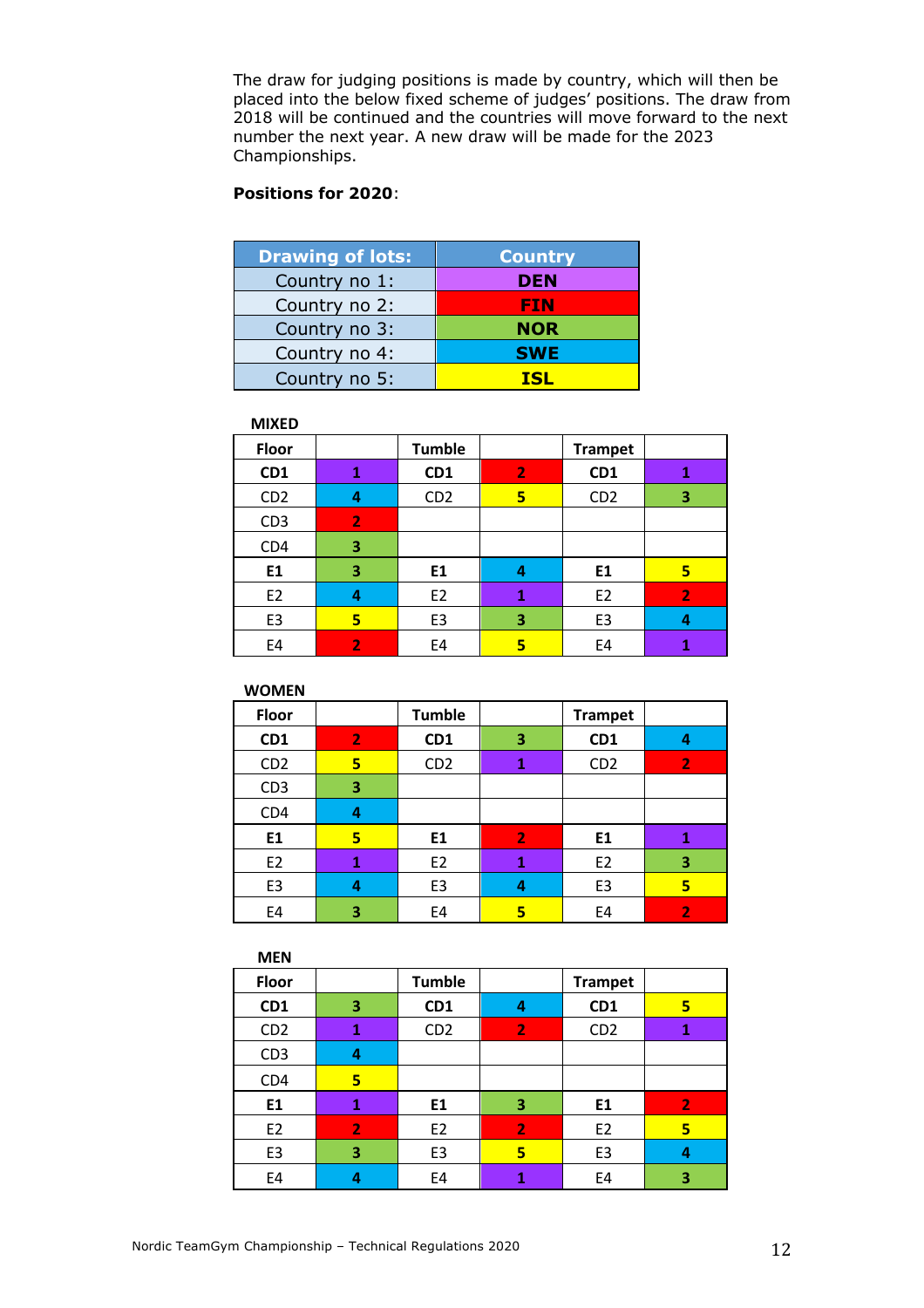# **III RANKING LISTS AND DISTINCTIONS**

#### **10 Ceremonies**

#### **10.1 Opening**

Participants must march in wearing club uniform. The teams are announced by country. The teams from the organising country are announced last. The championships are then officially opened by a short speech. The teams march out immediately afterwards.

#### **10.2 Award and closing ceremonies**

All participants must march in wearing either competition dress or club uniform. The whole team must wear the same outfit. Awards are presented (bronze first, then silver, then gold) after all sections are done. The Nordic Champions are announced, medals awarded, and the national anthem of the winning team is played. The championship is then officially closed by a short speech. The teams march out immediately afterwards.

It is the responsibility of the OC that flag and anthem of all countries are present at the ceremonies.

#### **11 Ranking**

#### **11.1 Total score**

The total score of the team is the sum of final scores of all three disciplines.

#### **11.2 Winning club**

A winning club will be announced for each of the sections.

#### **12 Cups, medals and diplomas**

#### **12.1 To the winning club**

The winning club in each section is awarded one big and one smaller cup. The winning club holds the smaller cup (minimum 35 cm high).

The NF holds the big cup until the next NTGC (junior/senior respectively). The NF is responsible for bringing the cup to the OC.

If the same team wins the cup for the third time, the team gets the big cup to have and to hold. The respective NF is responsible, both practically and economically, for buying a new big cup including engraving.

The medals are to be similar to those which has been used in the previous Championships, but they can be ordered locally.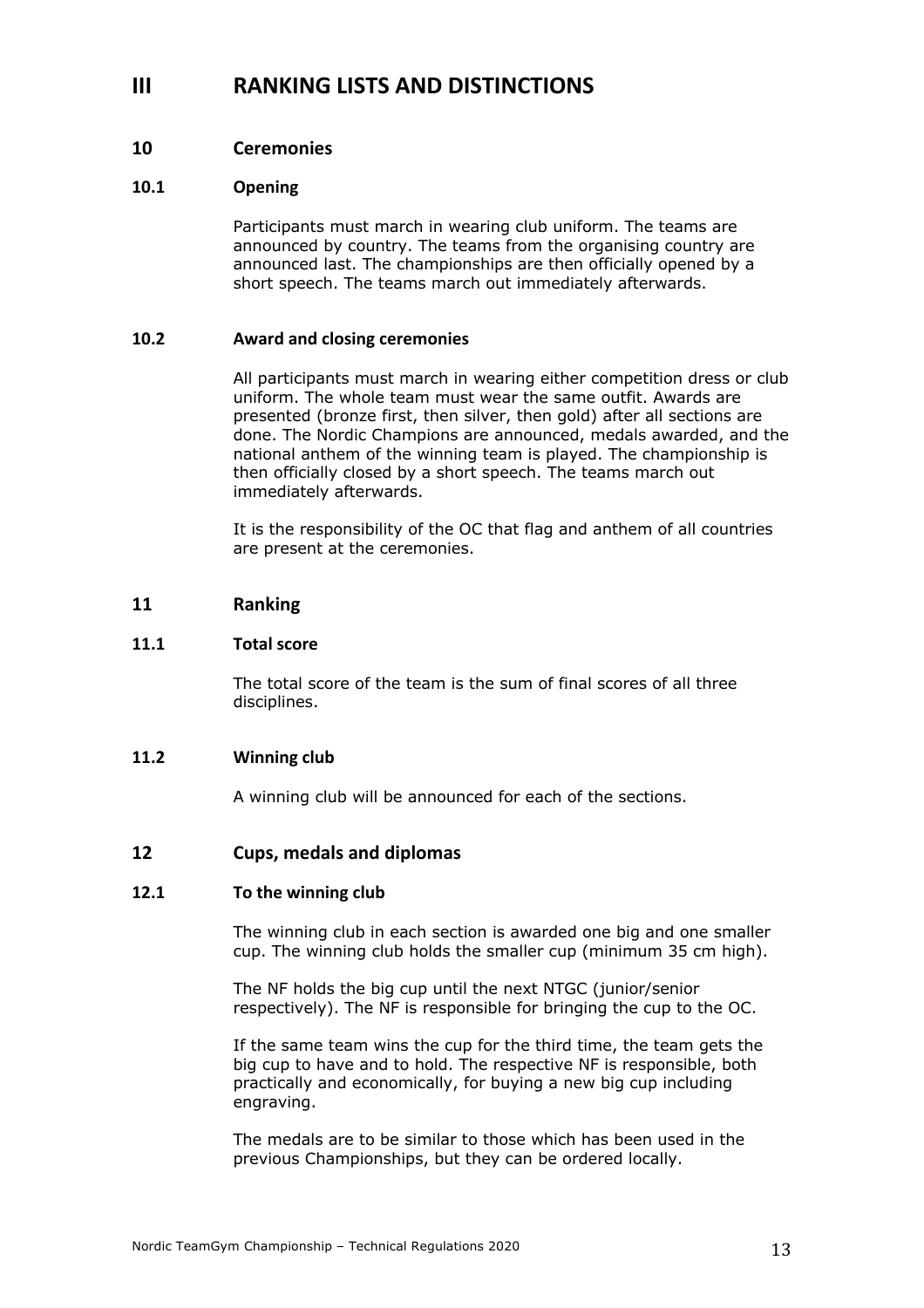#### **12.2 Bringing of the cups**

The OC must remind the NF to bring the cups.

#### **12.3 Who receives medals and diplomas - Gold**

All participating gymnasts (including reserves) and coaches from the winning club receive a gold medal and a diploma.

#### **12.4 Who receives medals and diplomas - Silver**

All participating gymnasts (including reserves) and coaches from the second placed club receive a silver medal and a diploma.

#### **12.5 Who receives medals and diplomas - Bronze**

All participating gymnasts (including reserves) and coaches from the third placed club receive a bronze medal and a diploma.

#### **12.6 Who receives a diploma**

All other gymnasts (including reserves) and coaches having participated receive a diploma.

#### **12.7 Who provide cups, medals and diplomas**

All smaller cups including engraving, medals including engraving and diplomas are provided by the OC.

#### **13 Equality of points**

In case of equality of the total score, the following principles apply. In case of 3 teams or more with the same total score, the teams are compared two at a time before being ranked:

- I. The team with the highest final scores in 2 apparatus (the team that wins 2 apparatus) gets the highest ranking.
- II. In case of further equality, the team with the highest final score in any of the apparatus gets the highest ranking.
- III. In case of further equality, the team with the second highest final score in any apparatus gets the highest ranking.
- IV. In case of further equality, the team with the highest E score in any apparatus gets the highest ranking.
- V. In case of further of further equality, the team with the second highest E score in any apparatus gets the highest ranking.
- VI. In case of further equality, the team with the highest total E score in all three apparatus gets the highest ranking.
- VII. In case the above procedure fails to resolve the tie, the teams will keep their achieved ranking and receive medals as appropriate.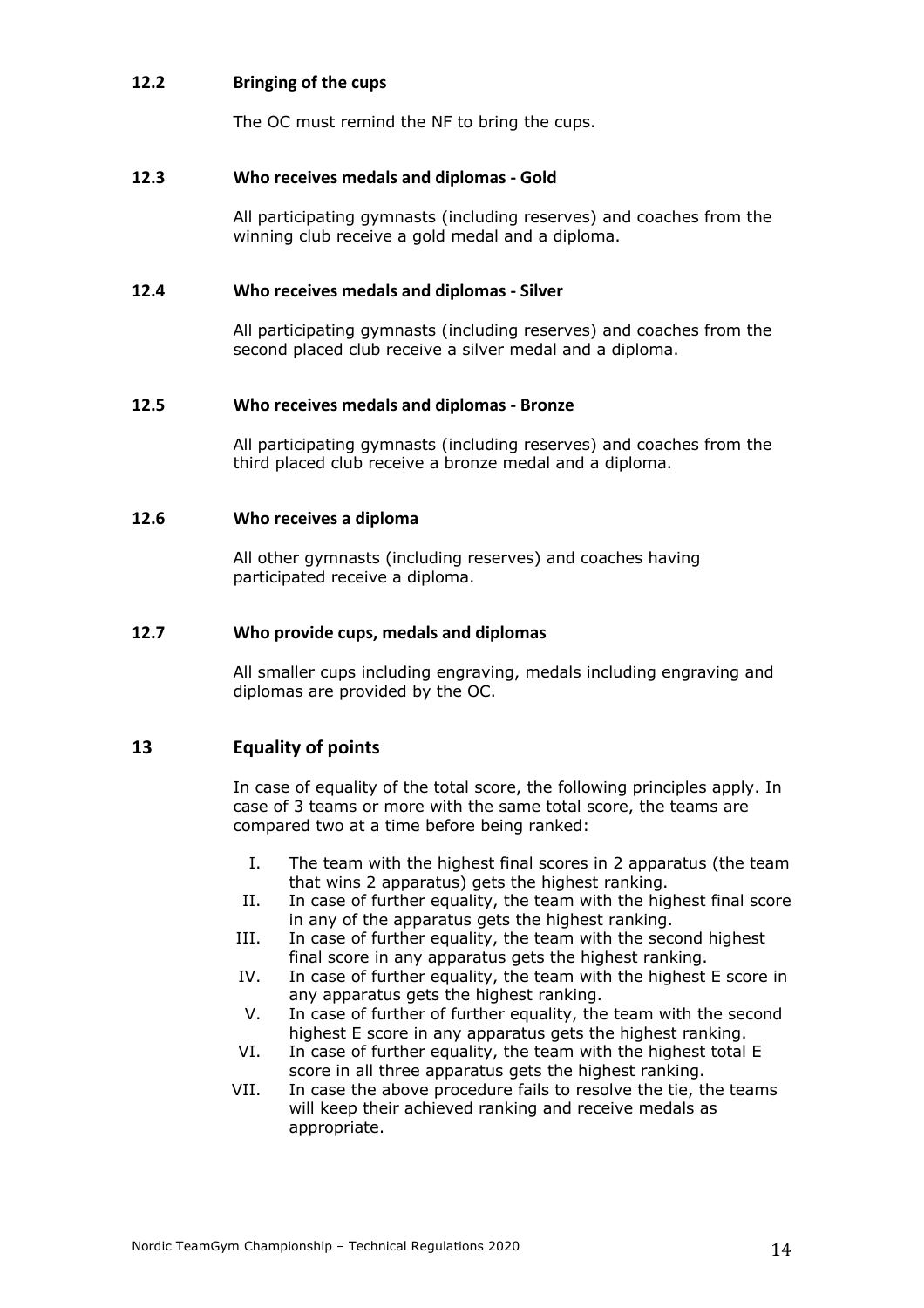### **14 Complete results and complete list of results**

#### **14.1 Distribution**

When the competition is completed the OC is obliged to distribute a copy of the complete results to the media, and by email to the NFcontact persons. For the representatives of the NTC-TG and head of delegations, complete list of results, including the scores of the individual judges.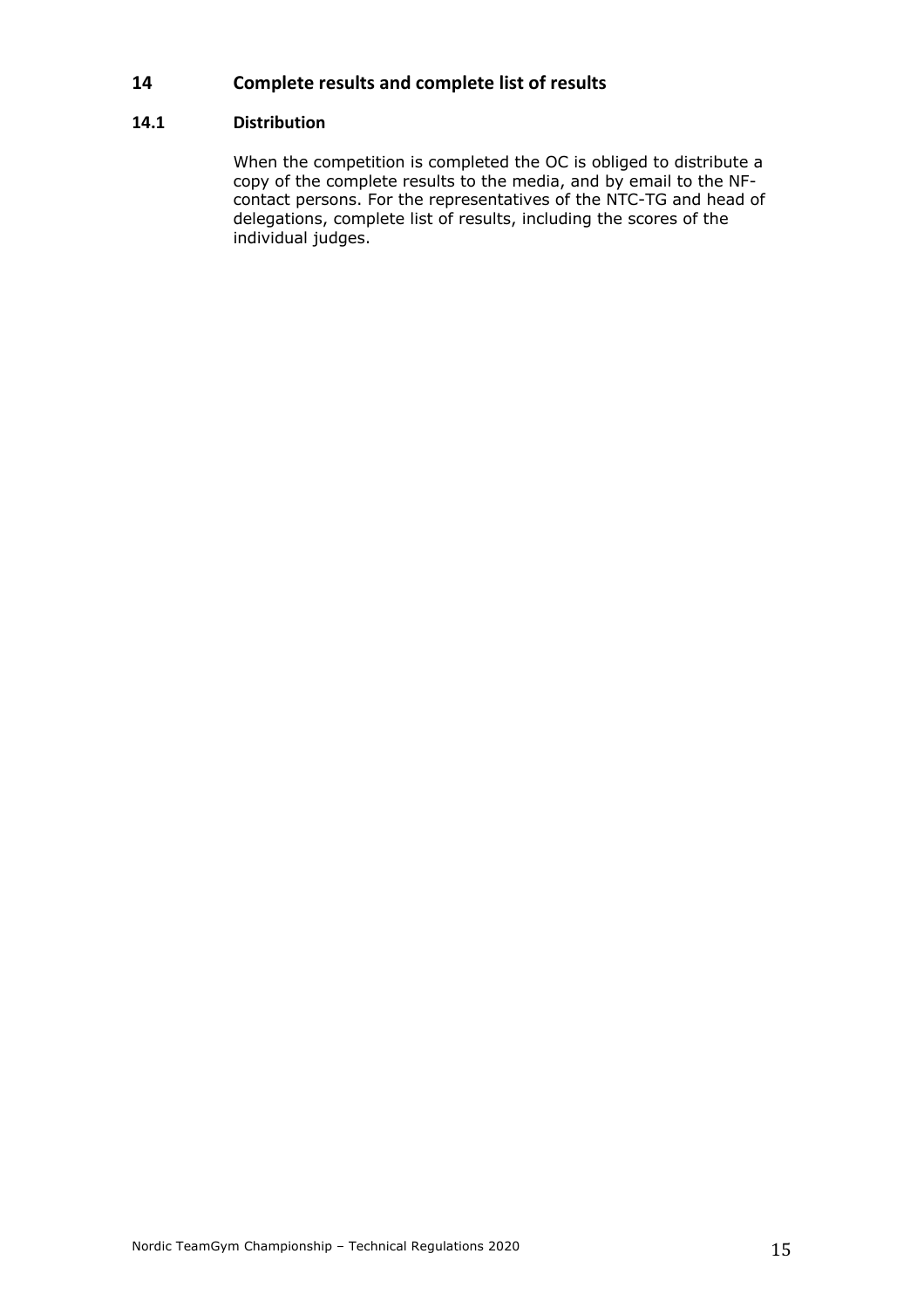# **IV FUNCTIONS OF THE ORGANISING COMMITTEE**

#### **15 Responsibilities of the organisers**

#### **15.1 NF with the total responsibility**

The NF appointed by the schedule as organiser of the Nordic TeamGym Championship is fully responsible for the organisation of the event, and for establishing the local OC. They carry out all the necessary practical work, and cover the related expenses.

#### **15.2 General obligations of the OC**

The OC is responsible for a flawless running of the event, which includes the running of the competition, the training sessions, the judges' meetings and the necessary meetings.

To achieve this, they must strictly observe the:

- Technical regulations for the Nordic TeamGym Championships (this document)
- Code of points (by the UEG). See appendix for Nordic adaptations
- Directives for Equipment TeamGym (by the UEG). See appendix for the Nordic adaptations

# **V FINANCIAL MATTERS AND OBLIGATIONS**

#### **16 Financial obligations**

#### **16.1 Participating clubs, countries and OC**

The participating clubs cover all their expenses, including for their judges. If a country cannot provide 4 judges, then the cost of providing the judges from another country must be assumed by the country unable to provide the judges.

The OC must offer at least two different types of accommodations: One to a very reasonable price e.g. a hostel, one in middleclass e.g. a tourist hotel, and possibly a better class hotel. The OC must try to provide accommodations within walking distance of the competition area.

#### **16.2 OC**

The organiser of the Nordic TeamGym Championships will cover all the expenses and obligations related to the running of the event.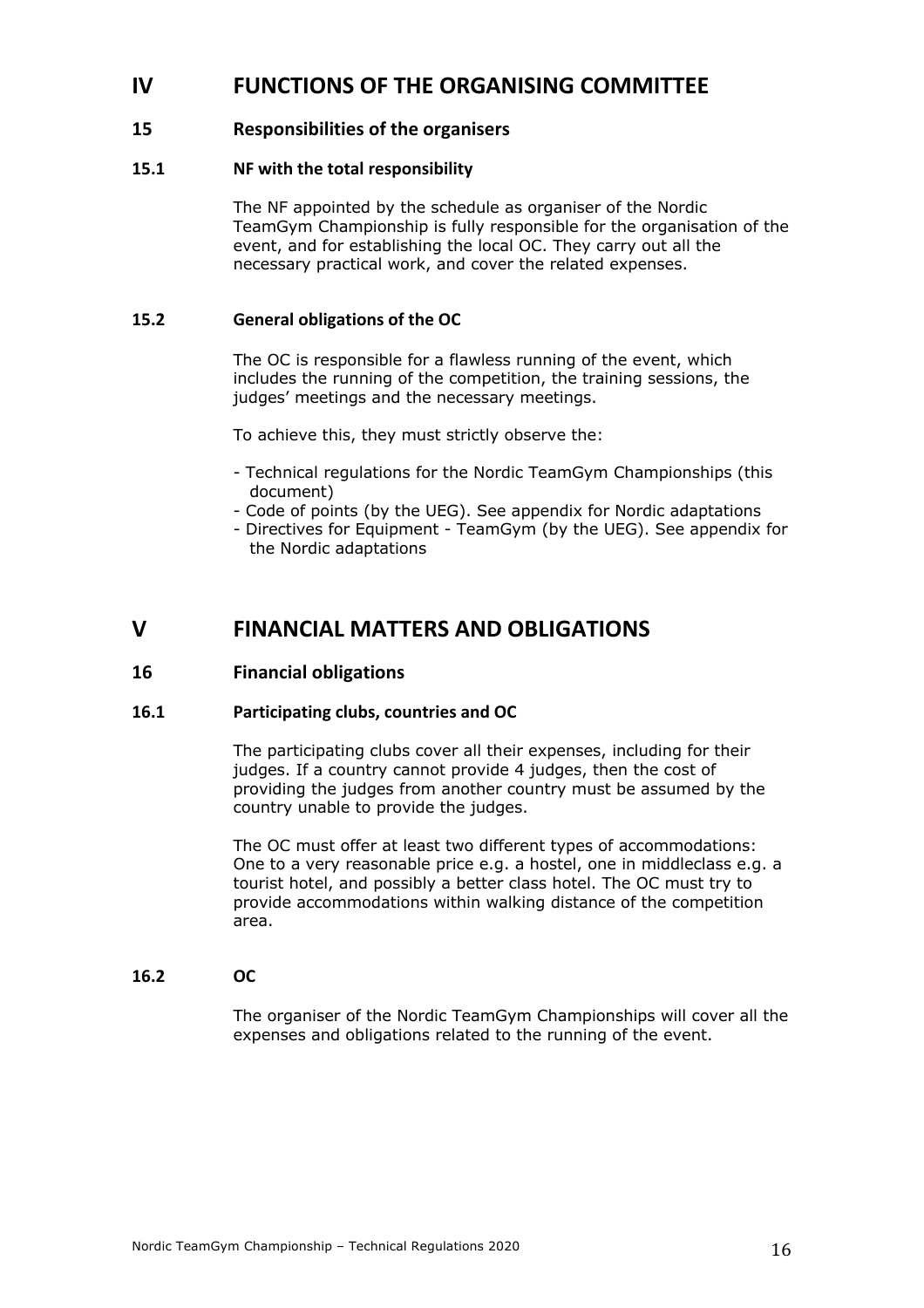# **VI SPECIAL REGULATIONS**

#### **17.1 Statutes of the UEG and extraordinary situations**

The rules of the Statutes of UEG will be applied in all situations, which are not foreseen in these regulations. See also VII Appendices, section 18.3.

If extraordinary situations should occur, the necessary decisions will be made by the NTC-TG or the representatives of each country present at the competition.

#### **17.2 Language**

The Work Plan and all general documents and information concerning the Nordic TeamGym Championships are to be published in English.

#### **17.3 Protocol**

The statutes and regulations of the FIG are valid in all matters of protocol concerning the Nordic TeamGym Championships.

#### **17.4 Revising of the Technical Regulations**

The regulations (this document) are to be revised each year during the NTGC. Within 6 weeks after the championships the organizing country will send the draft for the revised Technical Regulations for approval. Comments and changes to the draft must be sent back to the organizing country within 2 weeks.

The regulations must be finally approved by the NTC-TG, and sent out to the NF within 2 months.

The valid until date on the front page of this document, must always be updated by one year as part of the revision.

#### **17.5 NTC-TG meeting**

NTC-TG will meet at every NTGC. The meeting is held on Thursday at 18:00-22:00. Each Nordic country may bring two representatives to NTC-TG meetings, but only one has a voting right. The organizing country may have a secretary present at the meeting.

If any country wishes to bring more than two participants to the meeting, they should ask the NTC-TG members for permission and inform the OC in advance, before the agenda is sent out.

Deadline for sending in issues for discussion or change at the NTC-TG meeting:

- Invitation must be sent out 6 weeks before meeting date by the organising country
- Topics for the meeting must be sent to the organiser no later than 3 weeks before the meeting date
- Organiser must send out the meeting Agenda no later than 2 weeks before meeting date
- Minutes from the NTC-TG meeting must be sent out by the organising country within 2 weeks after the championships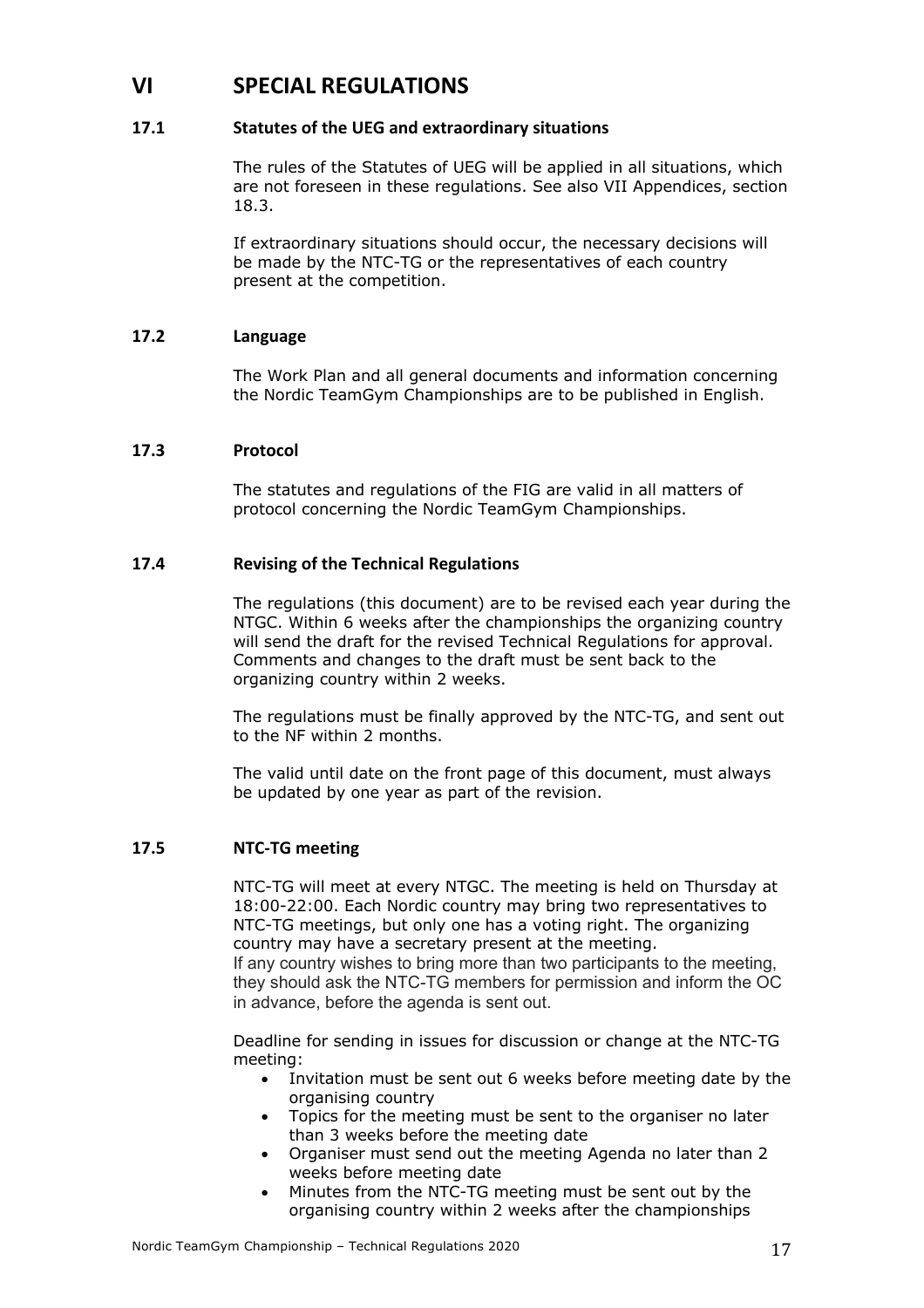#### **17.6 Evaluation of the Nordic Championships**

The OC will after the event send an (online) evaluation form to all federations. All teams, judges and head of delegations are expected to submit this form. The outcome will be shared with the NTC-TG.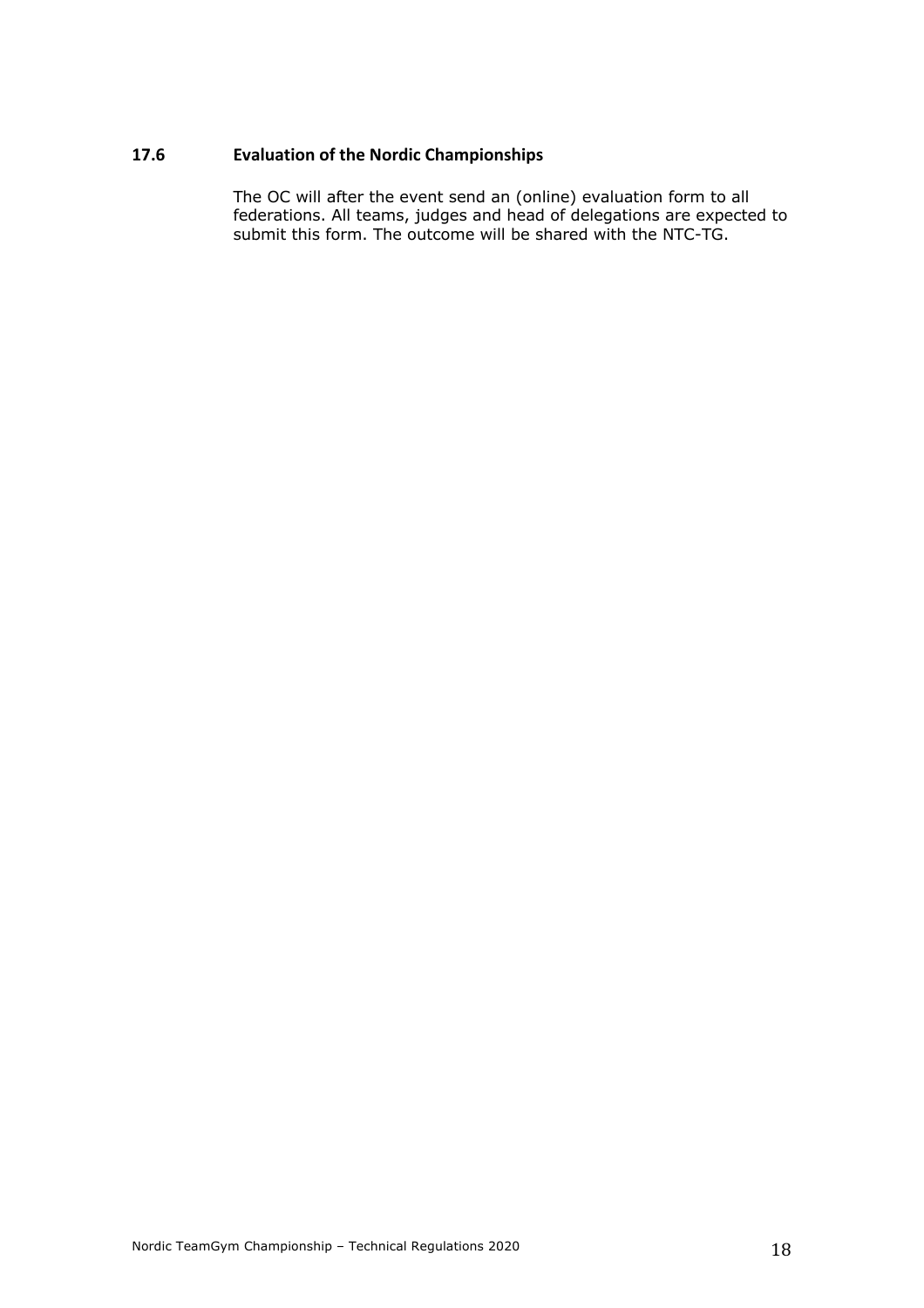# **VII APPENDICES**

#### **18.1 Code of Points – Nordic adaptations**

The UEG Code of Points will be applied with the following adaptations:

- Tasks for the Superior Jury (present at the UEG TeamGym European Championships).
	- o The deductions for the Superior Jury will be transferred to judges' panels ensuring that certain deductions are only given once per team: All panel judges may notify the E1 and the panel will discuss together, whether they take the deduction or not. The whole panel needs to be of the same opinion, otherwise the jury will be called. The deduction can only be taken once per team. If the deduction is taken, the OC will notify all other panels.
	- o Instructions on how to apply the Superior Jury deductions are presented at the judges' meeting
- Regarding the first paragraph in art. 4.2.1 in the CoP the following text is applied: Gymnasts must wear sportive attire. A neat and proper athletic appearance should be the overall impression, with the clothing being identical for members of the same team, with some exceptions for mixed teams (see 4.2.4). Clothing must not be baggy or loose.
- Wearing a national identification or emblem is optional at the Nordic TeamGym Championships (see CoP 4.2.1 and 8.2)
- Performing triple saltos must comply with the rules of the team's National Federation. No written dispensation is required (see CoP 25.1 and 29.1).

#### **18.2 Directives for Equipment – Nordic adaptations**

The UEG Equipment Directives (September 2013, Revision A February 2016) will be applied with the following exceptions:

- The floor area will be reduced to 16 m  $\times$  14. The area is made up of 8 mats, 2 m wide and a minimum 14 m long.
- The OC may, if necessary due to space limitations, provide only one landing area for trampet. The OC must give information of the number of landing areas for trampet in the Work Plan.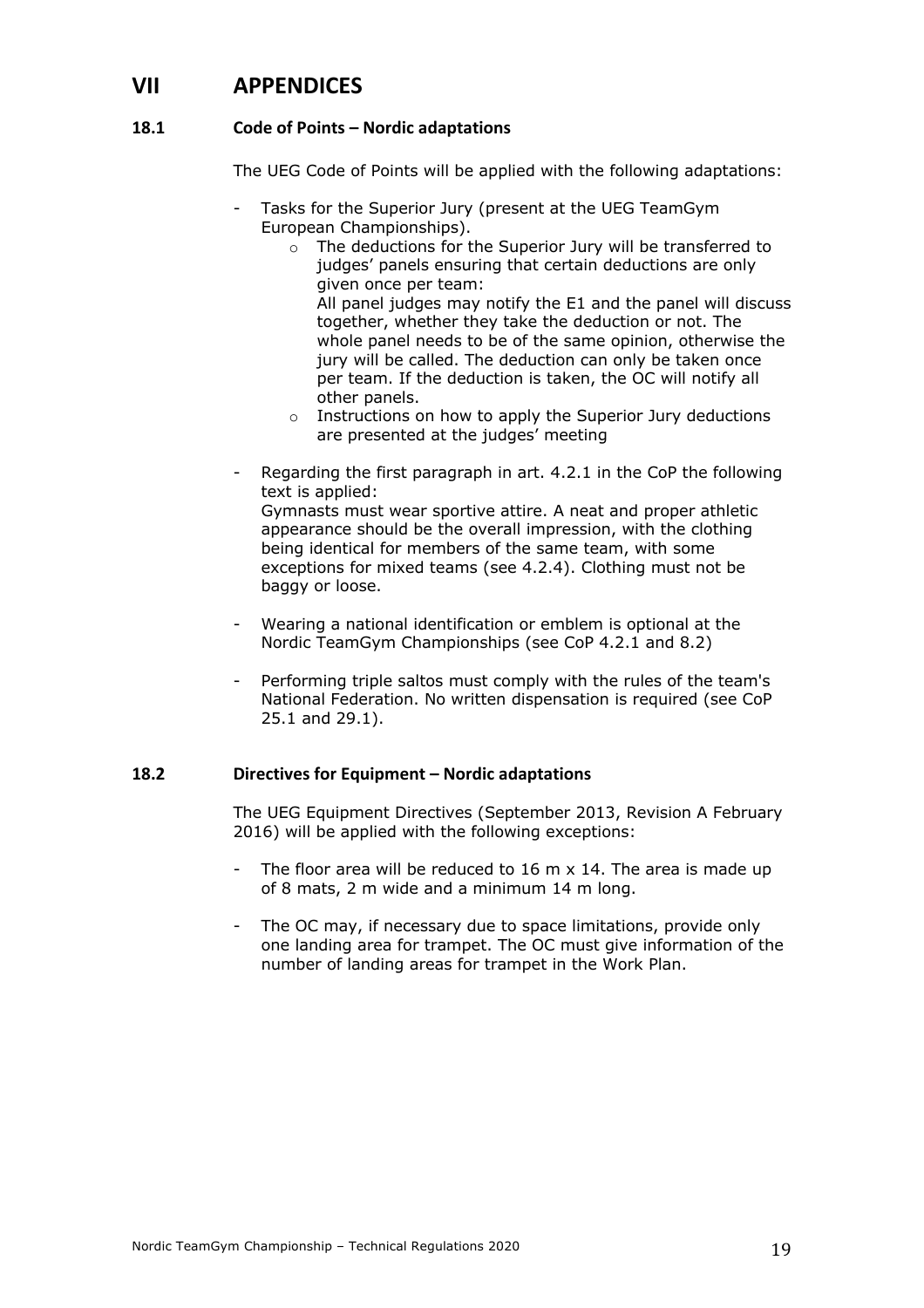#### Competition Hall Layout

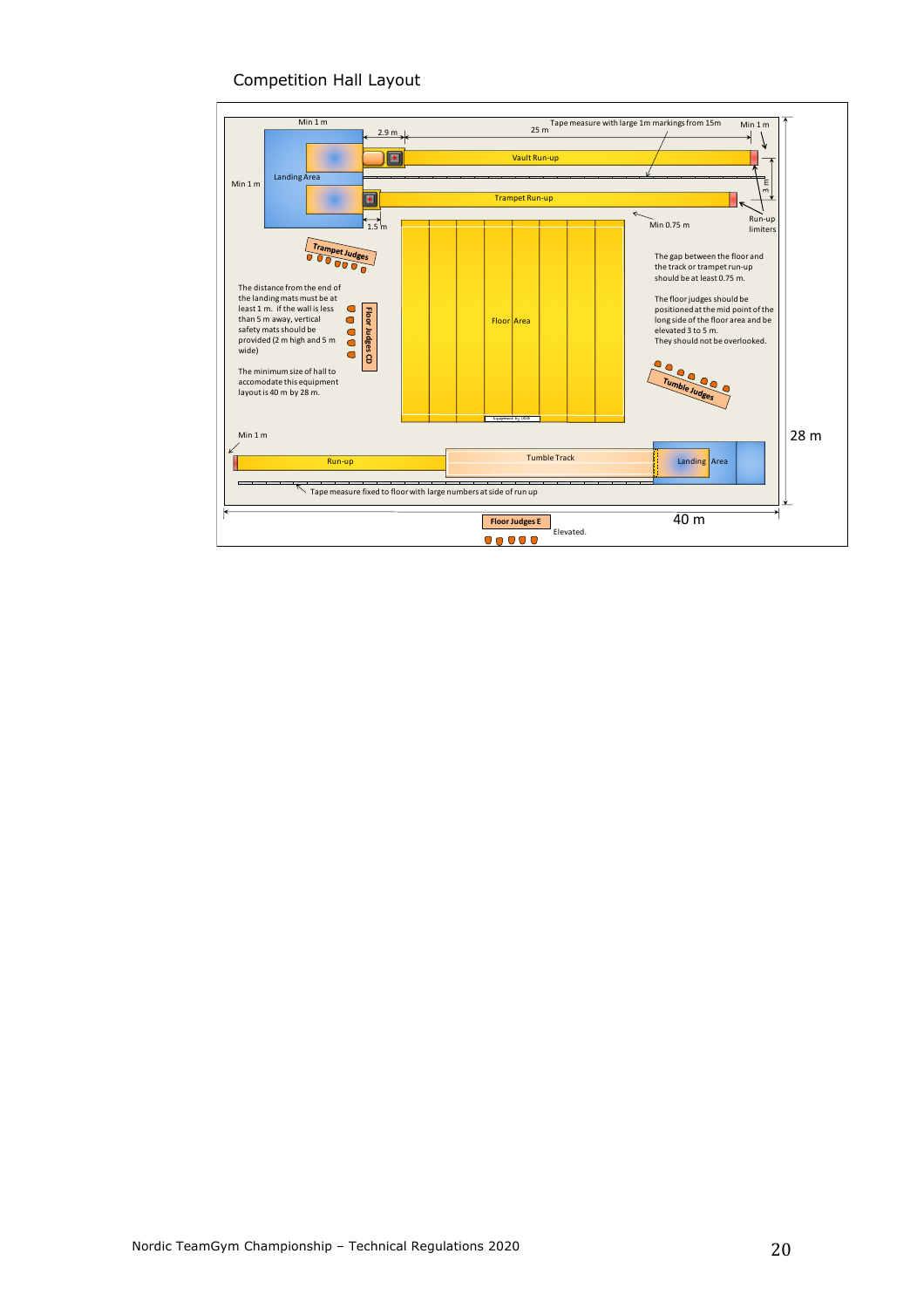#### **18.3 The applicability of other FIG/UEG regulations**

UEG publicity form

- A modified publicity form will be used for the Nordic Championships. The maximum of advertising places on the competition attire is three (3) for all gymnasts and coaches (standins).
- National emblem is optional

UEG Technical Regulations

- Sanctions against late entries (3.2.6), for missing/insufficient number of judges (3.2.7) and unjustified failure to attend the information meeting (13.2) will not be imposed.
- Please note that the use of mobile phones or any other electronic communication device by gymnasts, coaches, judges or medical staff of the delegations on the field of play is forbidden during the entire duration of the competitions.

#### **18.4 Tariff forms**

Head of delegation delivers all revised tariff forms to the secretariat within two hours before the start of the competitions. It is ok to use a web solution for handing in tariff forms if the OC has one. If a web solution is not used the OC should have a copying machine for copying tariff forms at the accreditation.

The OC must give information about this in the Work Plan.

#### **18.5 Clothing during practice**

During all practice in the competition hall, a similar, neat and proper athletic appearance should be the overall impression of the teams.

The OC must give information about this in the work plan.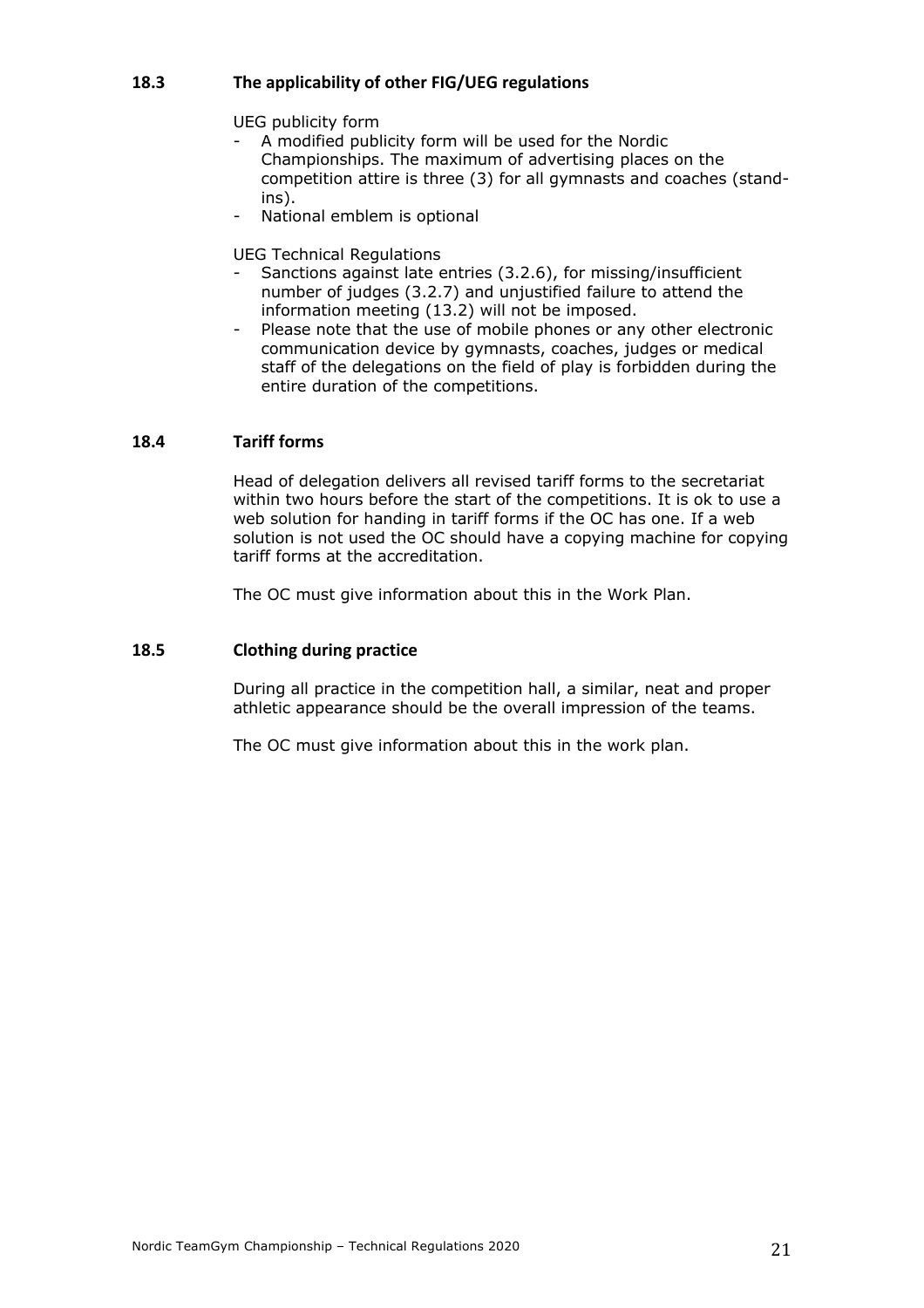# **18.6 Recommended timetable for the competition**

# **Thursday:**

|                | Arrival of the teams *                                                |
|----------------|-----------------------------------------------------------------------|
| 18:00-22:00    | Meeting of the NTC-TG                                                 |
| <u>Friday:</u> |                                                                       |
|                | Arrival of the teams *                                                |
| 09:00-12:30    | Meeting of the NTC-TG (continued)                                     |
| 14:00-19:00    | Training for the teams (see below) **                                 |
| 20:00          | Information meeting for Head of delegation,<br>coaches and judges *** |
| 20:30          | (Judges' meeting if necessary)                                        |
|                | <b>Saturday (with three competitions):</b>                            |
| 08:00          | General warm-up Mixed teams                                           |
| 09:00          | Warm-up Mixed teams                                                   |
|                | (8min/team/discipline)                                                |
| 09:00-10:00    | Judges' meeting for the Mixed competition                             |
| 10:10-10:30    | Opening ceremony                                                      |
| 10:30          | <b>Competition Mixed teams</b>                                        |
| 12:00          | Warm-up Women's' teams                                                |
|                | (8min/team/discipline)                                                |
| 12:00-13:30    | Judges' meeting for the Women's                                       |
|                | competition                                                           |
| 13:30          | Competition Women's teams                                             |
| 15:30          | Warm-up Men's teams                                                   |
|                | (8 min/team/discipline)                                               |
| 15:30-16:30    | Judges' meeting for the Men's competition                             |
| 16:30          | <b>Competition Men's teams</b>                                        |
| 18:00          | Award ceremony                                                        |
| 20:00          | <b>Banquet</b>                                                        |

Continued next page.